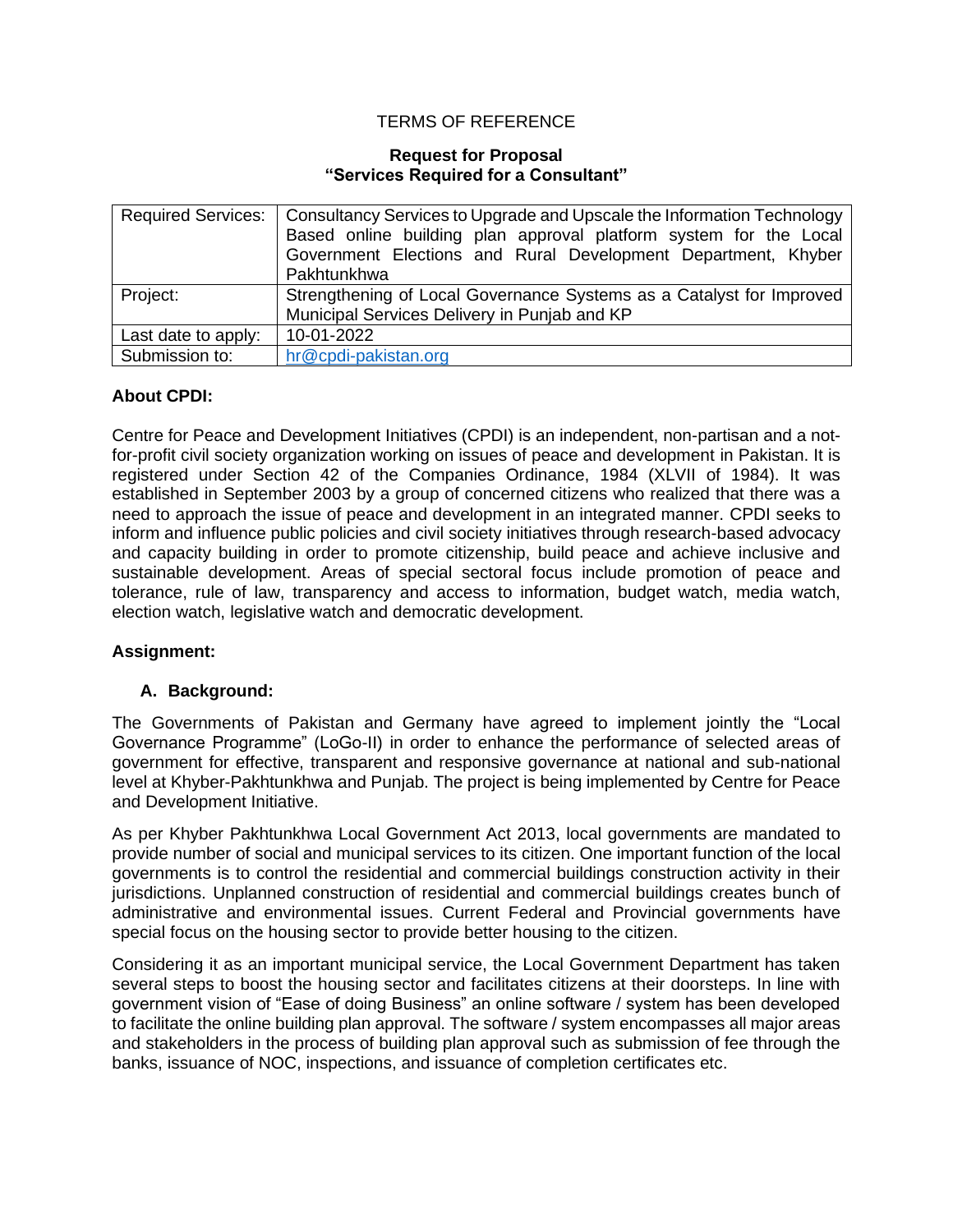The online building plan approval platform system [\(https://bca.lcbkp.gov.pk/register\)](https://bca.lcbkp.gov.pk/register) has been developed in Laravel and PHP languages, in phase wise manner and installed in TMAs all over the KP. So far, around 4000 building plan approval applications have been received and approved accordingly through this system. However, software / system requires massive upgradation and upscaling as with the increase of use and involvement of numerous other stakeholders such as local area authorities etc.; the system has shown several deficiencies.

## **B. Purpose:**

The overall purpose of this assignment is to Upgrade and upscale the already developed Information Technology Based Online Building Plan Approval System for the Local Government Elections and Rural Development Department (LGERDD), Khyber Pakhtunkhwa.

This includes improvements and development of dashboard, database, systems for auto generation of reports and data analysis with graphical representations, application tracking functions, integration with banks and other departments, reporting system by citizen, optimization of the platform and using best practice User Interface (UI) and User Experience (UX) practices etc. for all 132 TMA.

# **C. Scope of work:**

The detail of the scope of this consultancy assignment is given as under: -

- 1. Initial meetings with the concerned stakeholders at the LGERDD, GIZ LoGo-II advisor and Project Manager CPDI at Peshawar and Islamabad.
	- To discuss the Content of the TORs
	- To discuss the requirement and the problems being faced by the LGERDD department.
- 2. Based upon the discussion, develop and improve the Public Dashboard for information of public to create investment opportunities with the consultation of Tehsil Municipal Administrations, Local Area and Peshawar Development Authorities and prepare the customize forms.
- 3. Develop the contact databases of 132 TMAs and development of registered Architects displayed as a table which should be searchable / filterable.
- 4. Create option to generate following standard reports:-
	- Create formation wise Revenue Generation Report
	- District wise report of Building Plan Approvals
	- Month wise Building Approval Graph for 132 TMA
	- Ensure Issuance of NOC of Building Plan Approval subject to the payment of Challan in Bank.
	- Monthly report regarding Architect Approvals granted.
- 5. Include / create a Download to PDF & Download to CSV Options for Reports/Data.
- 6. Graphical representation of data on the dashboards of Admin and Regional Municipal Officers (RMOs). Use bar charts, pie charts or other graphs as required. The developed system will ensure:-
	- To create graphs and charts
	- To discuss with the IT cell of the LGERDD and get feedback and finalization of graphs and charts and the dashboard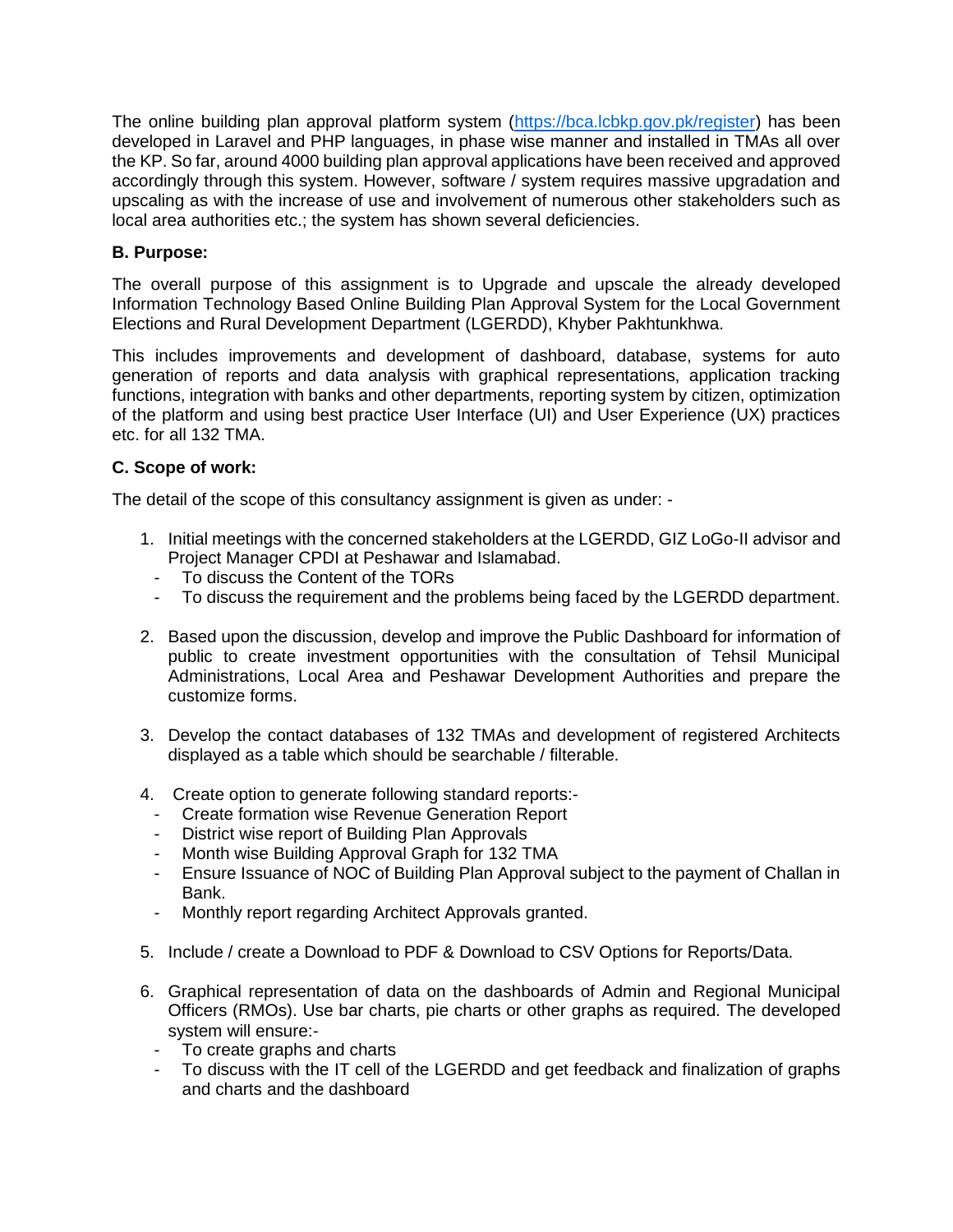- To present the changes to the department and testing of the system for department feedback
- 7. Create application tracking function for the applicant through his user login so that he may know the status of his application.
- Analysis, design and develop the application tracking function
- 8. Integration of Building Plan Approval with Banks
	- Conduct the assessment of bank requirements for mortgage policy and procedure of TMA/LAAs (Local Area Authority) to respond effectively on online module for interaction of banks with local government department for the verification of documents.
- 9. To develop online module for interaction of banks with local government department for the verification of documents.
- 10. Development and Integration of Private Housing Societies Module with the Building Plan Approval System:-
	- To analysis of TMAs / LAAs for the issuance of NOC to the Housing Societies.
	- To develop of Module for the issuance of NOC and Integration of the module with TMA/LAAs
	- To Integration with other Departments like Agriculture, Environmental Protection Agency
	- To implementation of the Module and run the Testing
- 11. Create a module where citizen can report construction & housing societies with pictorial and geo-referenced evidence. These reports can then be verified by the department.
- 12. Improve the code structure and navigation by optimizing the platform and using best practice UI/UX practices.
- 13. Demonstration to the concerned stakeholders at LGERD to solicit feedback and corrections and approval.
- 14. Handholding of the TMA staff in three selected pilot TMAs of Haripur, Laachi and Matta.
	- To present, train and handholding the developed application to selected TMA staff.
- 15. To provide the front end and backend application detail and codes with the GIZ along with all all-source codes and passwords of the software.

#### **D. Work Plan:**

| S.No. | Activities                                                                                                  | Days |
|-------|-------------------------------------------------------------------------------------------------------------|------|
|       | Initial meetings with the concerned stakeholders at the LGERDD and with GIZ<br>LoGo-II advisor at Peshawar. |      |
|       | - 01 day to discuss the Content of the TORs                                                                 | 02   |
|       | - 01 day to discuss the requirement and the problems are being faced<br>by the LGERDD department            |      |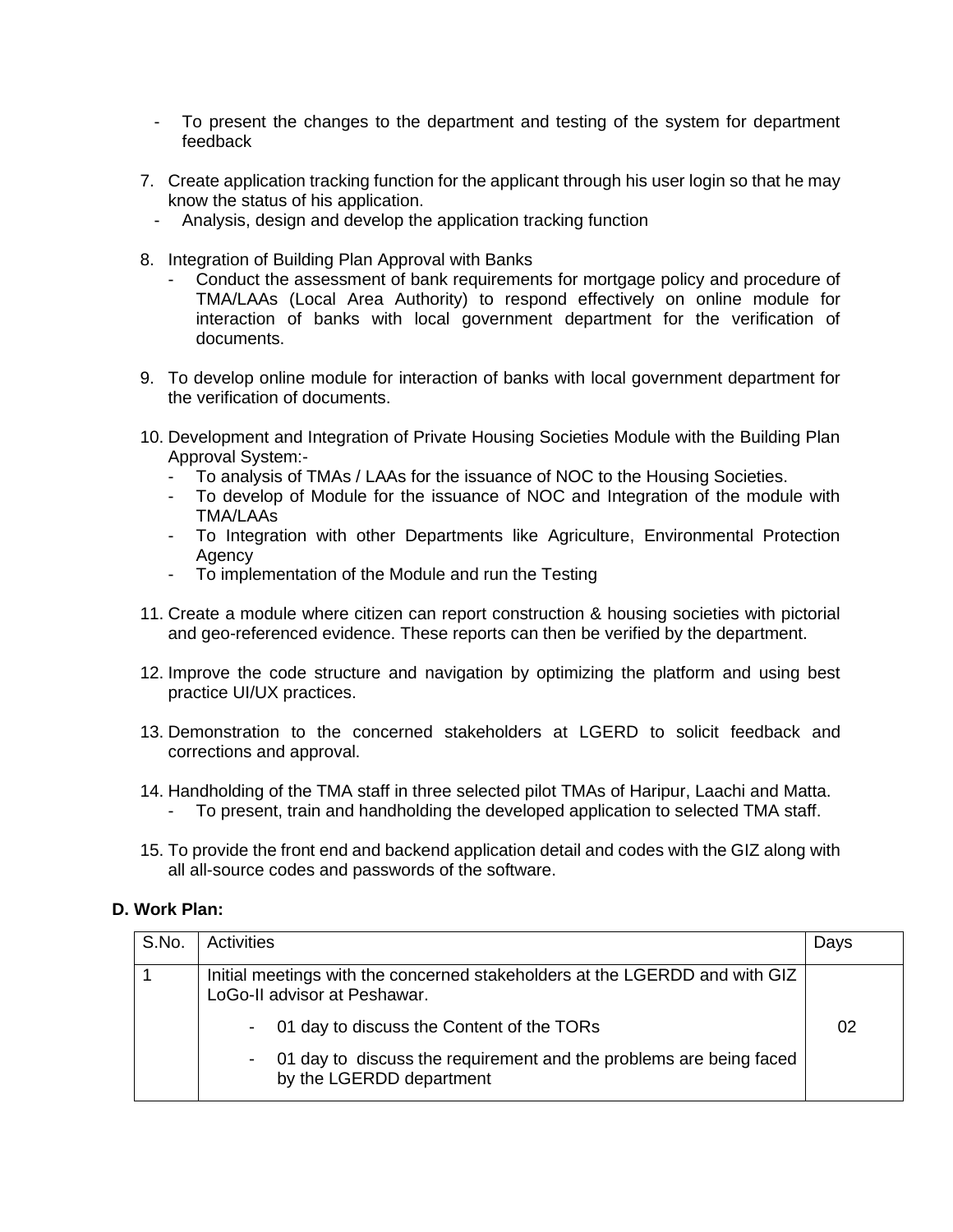| $\overline{2}$ | Based upon the discussion develop and improve the Public Dashboard for<br>information of public to create investment opportunities with the consultation of<br>Tehsil Municipal Administrations, Local Area Authorities and Peshawar<br>Development Authority and prepare the customize forms<br>2 days for consultation with TMAs, LAAs and PDA<br>2 develop and improve the Public Dashboard<br>$\overline{\phantom{a}}$<br>2 days for customization of forms | 06 |
|----------------|-----------------------------------------------------------------------------------------------------------------------------------------------------------------------------------------------------------------------------------------------------------------------------------------------------------------------------------------------------------------------------------------------------------------------------------------------------------------|----|
| 3.             | Develop the contact databases of 132 TMAs and development of registered<br>Architects displayed as a table which should be searchable / filterable.                                                                                                                                                                                                                                                                                                             | 04 |
|                | 2 days to develop the contact database                                                                                                                                                                                                                                                                                                                                                                                                                          |    |
|                | 02 days for development of registered Architects displayed as a table                                                                                                                                                                                                                                                                                                                                                                                           |    |
| 4              | To create option for generate the standard reports of                                                                                                                                                                                                                                                                                                                                                                                                           |    |
|                | 02 days for create formation wise Revenue Generation Report                                                                                                                                                                                                                                                                                                                                                                                                     |    |
|                | 02 days District wise report of Building Plan Approvals                                                                                                                                                                                                                                                                                                                                                                                                         |    |
|                | 02 days Month wise Building Approval Graph for 132 TMA<br>$\overline{\phantom{a}}$                                                                                                                                                                                                                                                                                                                                                                              | 10 |
|                | 02 days Ensure Issuance of NOC of Building Plan Approval subject<br>to the payment of Challan in Bank.                                                                                                                                                                                                                                                                                                                                                          |    |
|                | 02 days Monthly report regarding Architect Approvals granted.                                                                                                                                                                                                                                                                                                                                                                                                   |    |
| 5              | Include / create a Download to PDF & Download to CSV Options for<br>Reports/data                                                                                                                                                                                                                                                                                                                                                                                | 02 |
| 6              | Graphical representation of data on the dashboards of Admin and Regional<br>Municipal Officer (RMOs). Use bar charts, pie charts or other graphs as<br>required.                                                                                                                                                                                                                                                                                                |    |
|                | 02 days to create graphs and charts                                                                                                                                                                                                                                                                                                                                                                                                                             | 05 |
|                | 01 day to discuss with the IT cell of the LGE&RDD and get feedback<br>and finalization of graphs and charts and the dashboard.                                                                                                                                                                                                                                                                                                                                  |    |
|                | 02 days to present the changes to the department and testing of the<br>$\overline{\phantom{0}}$<br>system for department feedback                                                                                                                                                                                                                                                                                                                               |    |
| $\overline{7}$ | Create Application tracking function for the applicant through his user login so<br>that he may know the status of his application.                                                                                                                                                                                                                                                                                                                             | 02 |
|                | 02 days for analysis, design and develop the application tracking<br>function.                                                                                                                                                                                                                                                                                                                                                                                  |    |
| 8              | Integration of Building Plan Approval with Banks and conduct the assessment<br>of bank requirements for mortgage policy and procedure of TMA/LAAs (local<br>area authority) to respond effectively on the online module for interaction of<br>banks with local government department for the verification of documents                                                                                                                                          | 08 |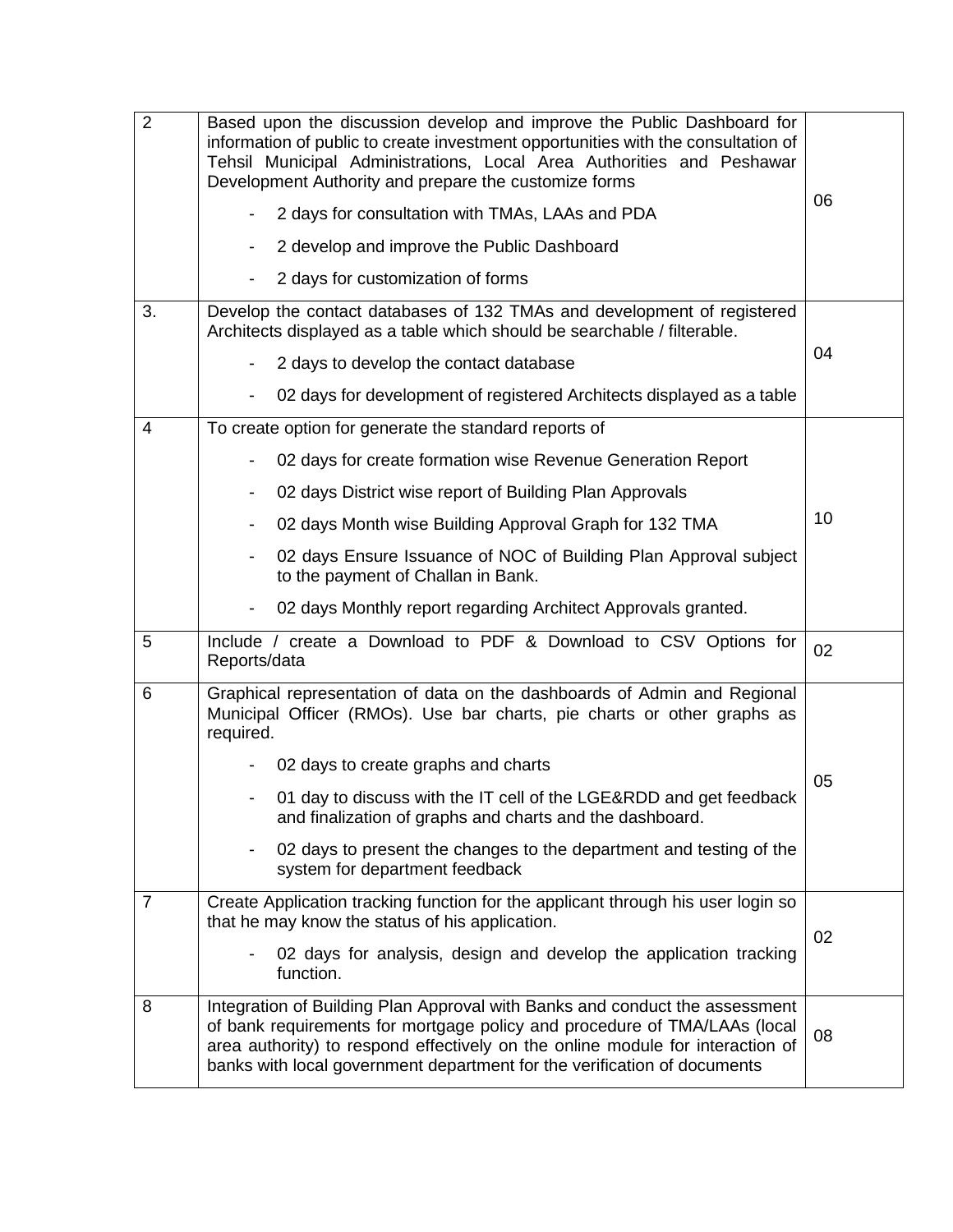|    | 2 days for the assessment of bank requirements for mortgage<br>policy                                                                                                                       |    |
|----|---------------------------------------------------------------------------------------------------------------------------------------------------------------------------------------------|----|
|    | 3 days for the assessment of procedure of TMA/LAAs to<br>respond effectively on the online application received from<br>banks                                                               |    |
|    | 3 days for the development of online module for interaction of<br>banks with local government department for the verification of<br>documents                                               |    |
| 9  | To develop online module for interaction of banks with local government<br>department for the verification of documents.                                                                    | 02 |
| 10 | Development and Integration of Private Housing Societies Module with the<br><b>Building Plan Approval System</b>                                                                            |    |
|    | 02 days for analysis of TMAs / LAAs for the issuance of NOC to the<br>Housing Societies.                                                                                                    |    |
|    | 04 days for develop of Module for the issuance of NOC and<br>Integration of the module with TMA/LAAs.                                                                                       | 12 |
|    | 2 days for TMAs<br>$\circ$                                                                                                                                                                  |    |
|    | 02 days for LAAs<br>$\circ$                                                                                                                                                                 |    |
|    | 04 days for Integration with other Departments like Agriculture,<br>Environmental Protection Agency (two days for each department)                                                          |    |
|    | 02 days for implementation of the Module and run the Testing                                                                                                                                |    |
| 11 | Create a module where citizen can report construction & housing societies with<br>pictorial and geo-referenced evidence. These reports can then be verified by<br>the department.           | 02 |
| 12 | Improve the code structure and navigation by optimizing the platform and using<br>best practice UI/UX practices.                                                                            | 02 |
| 13 | Demonstration to the concerned stakeholders at LGE&RD to solicit feedback<br>and corrections and approval.                                                                                  | 02 |
| 14 | Handholding of the TMA staff in three selected pilot TMAs of Haripur, Lachi and<br>Matta (02 day for each selected TMA).                                                                    |    |
|    | To present, train and handholding the developed application to<br>selected TMA staff.                                                                                                       | 06 |
|    | The session will be held in TMA premises                                                                                                                                                    |    |
|    | Report on the handholding process at the pilot TMAs and at the<br>LGE&RDD level                                                                                                             |    |
| 15 | To provide the front end and backend application detail and codes with the GIZ<br>& CPDI and submit the detail user manual along with all all-source codes and<br>passwords of the software | 02 |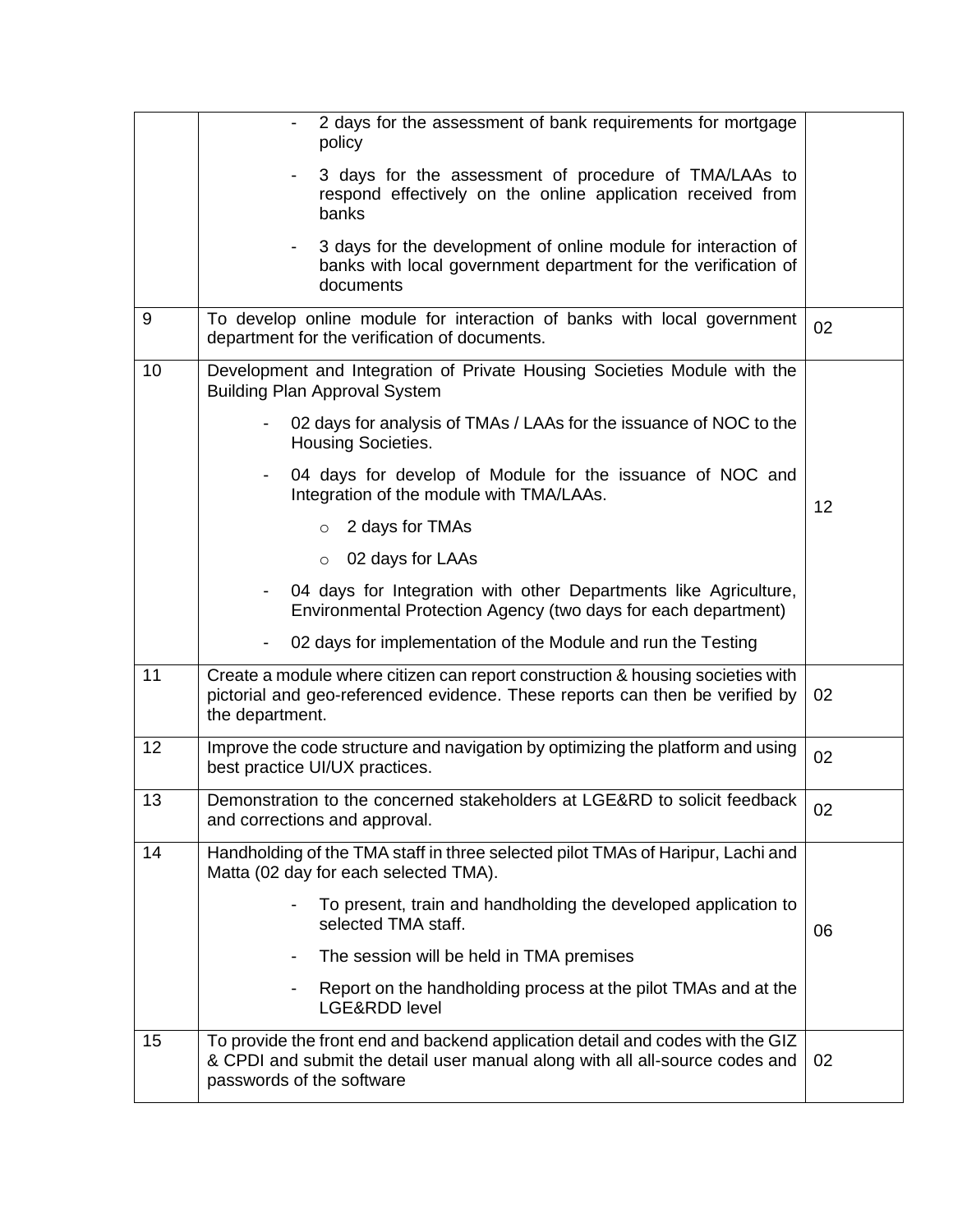|  | $\overline{\phantom{a}}$<br>. | - -<br> |
|--|-------------------------------|---------|
|  |                               |         |

# **E. Deliverables and Payment Schedule:**

The consultant is responsible to provide the following deliverables:-

| Report on initial meetings with LGE&RD, CPDI and GIZ indicating problems<br>being faced by the LGERDD department and way forward to address these<br>issues                                                                                                                                                 | 10% of the total<br>payment |
|-------------------------------------------------------------------------------------------------------------------------------------------------------------------------------------------------------------------------------------------------------------------------------------------------------------|-----------------------------|
| Development and improvement of the Public Dashboard for information of<br>public to create investment opportunities with the consultation of Tehsil<br>Municipal Administrations, Local Area Authorities and Peshawar Development<br>Authority and prepare the customize forms                              |                             |
| Development of the contact databases of 132 TMAs and of registered<br>Architects displayed in searchable / filterable tables                                                                                                                                                                                | 20% of the total<br>payment |
| Creation of options for generate and download standard reports (tabular and<br>graphic) on District wise Revenue Generation, Building Plan Approvals,<br>Building Approval Graphs, Issuance of NOC of Building Plan Approval and<br>number of Architectural Approvals                                       |                             |
| Development of tracking function for the applicant.                                                                                                                                                                                                                                                         |                             |
| Report on assessment of bank requirements for mortgage policy and<br>procedure of TMA/LAAs (local area authority) to respond effectively on the<br>online module for interaction of banks with local government department.<br>Development of on-line module for interaction of banks with local government | 20% of the total<br>payment |
| department for the verification of documents.                                                                                                                                                                                                                                                               |                             |
| Development and Integration of Private Housing Societies Module with the<br><b>Building Plan Approval System</b>                                                                                                                                                                                            | 20% of the total<br>payment |
| Creation of module where citizen can report construction & housing societies<br>with pictorial and geo-referenced evidence                                                                                                                                                                                  |                             |
| Improvement in code structure and navigation by optimizing the platform and<br>using best practice UI/UX practices                                                                                                                                                                                          |                             |
| Approval of development software from LGE&RD                                                                                                                                                                                                                                                                | 20% of the total            |
| Piloting software in staff in three TMAs with training of relevant staff                                                                                                                                                                                                                                    | payment                     |
| Handing over application details and codes with the GIZ & CPDI and                                                                                                                                                                                                                                          | 10% of the total            |
| submission of detailed user manual                                                                                                                                                                                                                                                                          | payment                     |

# **F. Required Competencies:**

The consultant should at least have:

• A master's degree in Computer Sciences in relevant discipline from a reputable institution